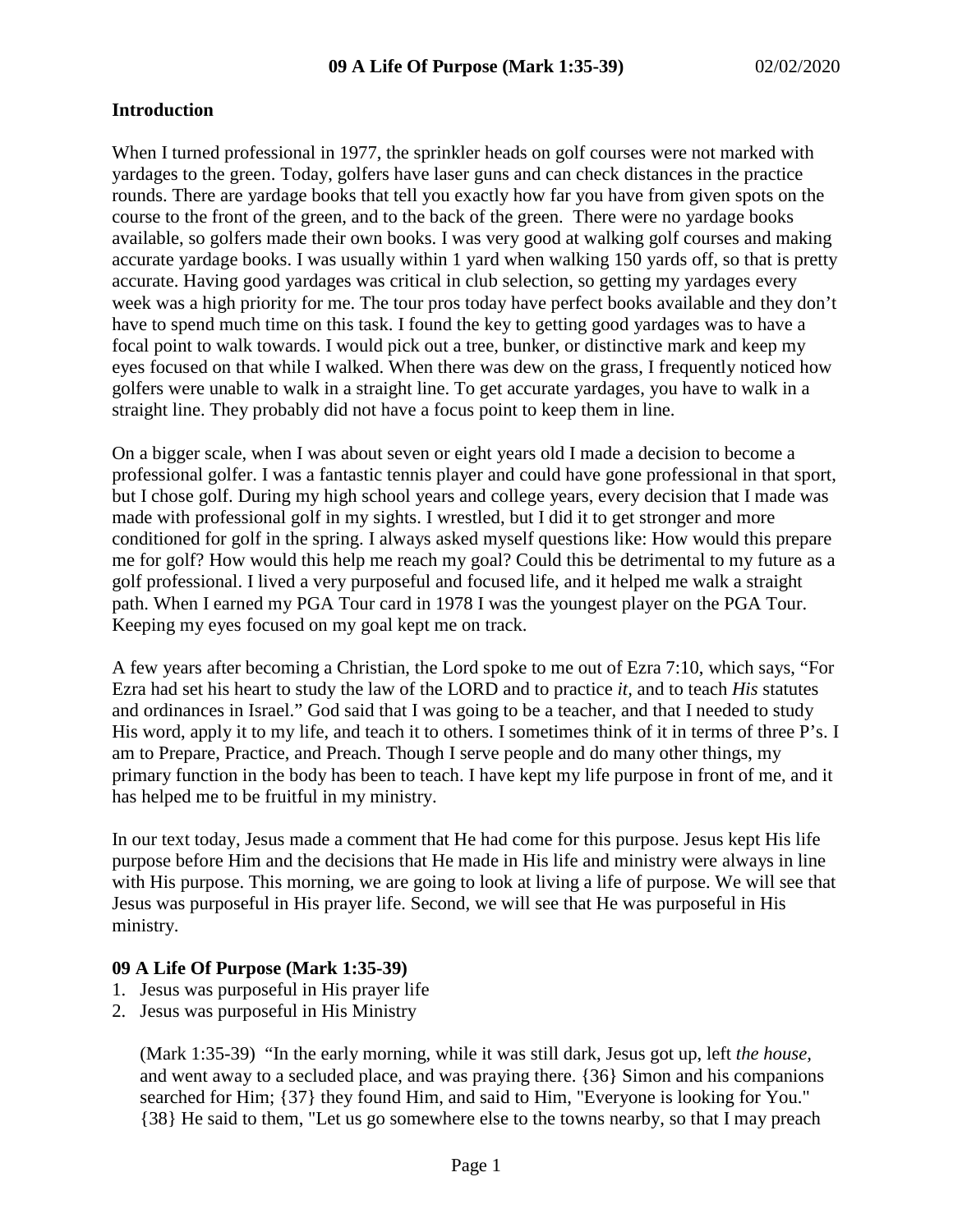there also; for that is what I came for." {39} And He went into their synagogues throughout all Galilee, preaching and casting out the demons."

# **1. Jesus Was Purposeful In His Prayer Life**

Jesus started His day pretty early. The NASB reads in the early morning, while it was still dark, Jesus got up. The KJV translates it a little differently. It reads, "a great while before day." The Greek word is ennychos and it means before day. However, there is another adjective in the Greek text before this word, and it is lian (Strong's G3029), and it means exceedingly. So, this is exceedingly before daybreak. Some scholars say it was the fourth watch of the night which is from 3 a.m. to 6 a.m., and that Jesus got up around three in the morning and went to pray.

How many of you get up at three in the morning. If you had a 6:00 flight you might get up at three in the morning. I would guess that you would set your alarm clock if you needed to get up that early. You would probably have your bags packed, clothes laid out, and if you are a man, you would probably shave the night before. You would be very intentional about everything if you had to get up at that hour. One thing that I would try to do is get to bed on time. I would not stay up late and then try to get up that early.

I want to take a look at where we left off last week. In Mark 1:32, when evening came and the sun had set, they began bringing to Him all who were ill and those who were demon-possessed. The sun had set and it was dark, and they BEGAN bringing to Jesus all the sick and demonpossessed. In verse thirty-three, the whole city had gathered at the door. In verse thirty-four, Jesus healed many who were ill and cast out many demons. He ministered to a lot of folks that night. This was not a five-minute ministry time. This probably took many hours. Jesus was probably exhausted when this was finished.

(Mark 1:32-34) "When evening came, after the sun had set, they *began* bringing to Him all who were ill and those who were demon-possessed. {33} And the whole city had gathered at the door. {34} And He healed many who were ill with various diseases, and cast out many demons; and He was not permitting the demons to speak, because they knew who He was."

But, let me back up even further. In Mark 1:21, we find out that this was the Sabbath, and Jesus had gone to the synagogue and taught. Remember that they were amazed at His teaching because He was not teaching like the scribes. Jesus was teaching with authority. Then, after preaching, He began ministering to them and He healed the sick and cast out demons. He poured Himself out at the synagogue. When I get home from church on Sunday afternoon, I am exhausted. I pour everything I have into leading worship and preaching and I come home exhausted. Jesus was probably pretty exhausted when He got done preaching at the synagogue.

(Mark 1:21-27) "They went into Capernaum; and immediately on the Sabbath He entered the synagogue and *began* to teach. {22} They were amazed at His teaching; for He was teaching them as *one* having authority, and not as the scribes….{27} They were all amazed, so that they debated among themselves, saying, "What is this? A new teaching with authority! He commands even the unclean spirits, and they obey Him."

But that is not all. After leaving the synagogue, He went to Andrew and Peter's house, where Peter's mother-in-law was sick in bed with fever. Jesus healed her and she got up and waited on them. We don't know how big the gathering was at Andrew and Peter's house, but my guess is that it was a pretty large family gathering. I don't think Jesus had lunch and took a nap. He was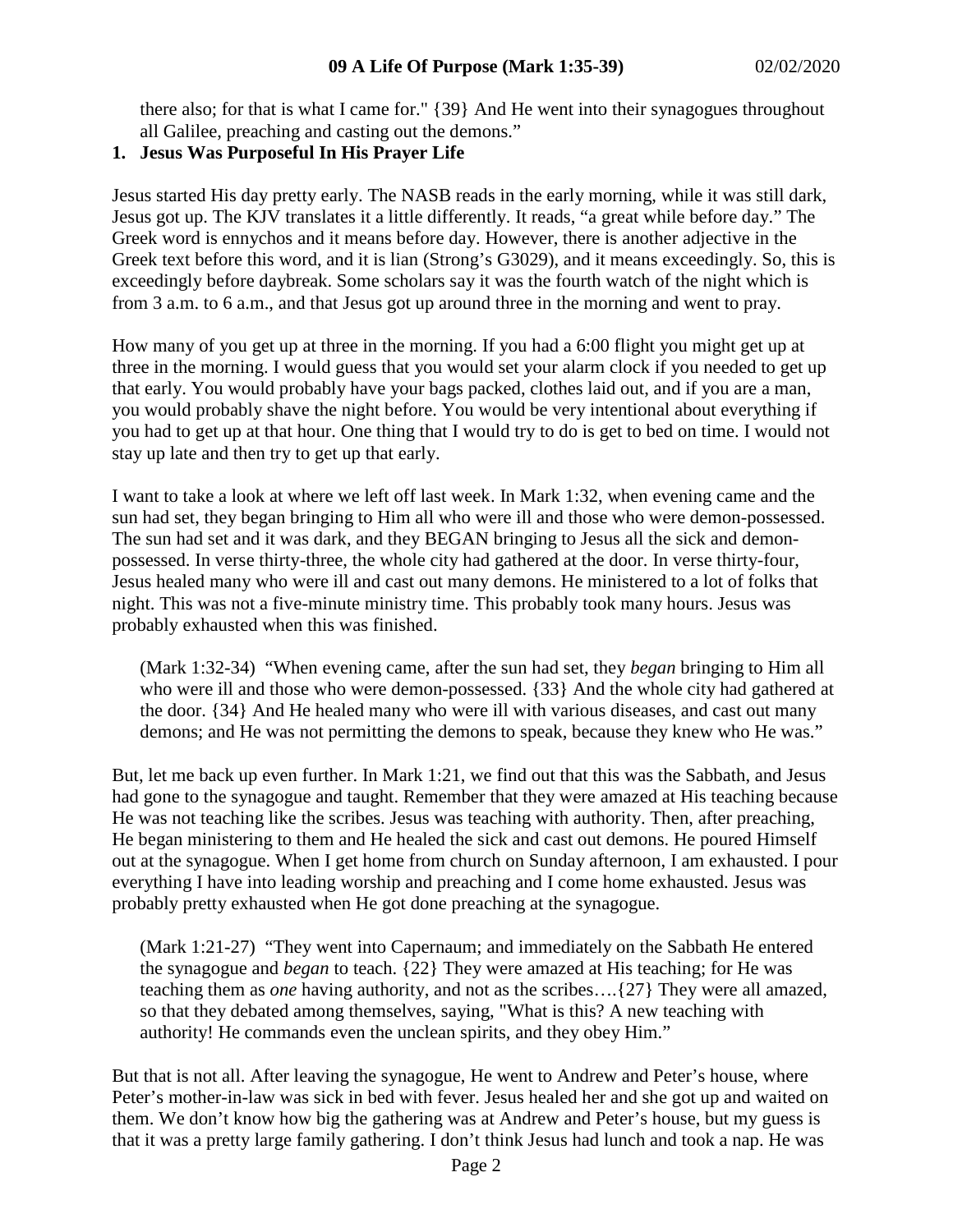probably tied up with family and friends all afternoon. He was probably answering lots of questions. This was one busy day, and our text starts when it was already dark.

(Mark 1:29-31) "And immediately after they came out of the synagogue, they came into the house of Simon and Andrew, with James and John. {30} Now Simon's mother-in-law was lying sick with a fever; and immediately they spoke to Jesus about her. {31} And He came to her and raised her up, taking her by the hand, and the fever left her, and she waited on them."

They did not have alarm clocks in those days, so Jesus did not rely on His alarm clock to wake Him up at that hour. I believe that this was the habit of Jesus. I believe He regularly got up early in the morning, a great while before day, and went to a lonely place to pray. His body was in a rhythm and He got up at the same time because His body was accustomed to getting up early. Notice in Luke's account that it said that Jesus Himself would often slip away to the wilderness and pray. This was not an isolated event. This was a lifestyle for Jesus. He was in the habit of getting up early and going to a quiet place and praying.

(Luke 5:15-16) "But the news about Him was spreading even farther, and large crowds were gathering to hear *Him* and to be healed of their sicknesses. {16} But Jesus Himself would *often* slip away to the wilderness and pray."

Another factor to Jesus' ability to get up and pray at that hour is found in Isaiah 40:28-31. Isaiah starts by asking a couple of questions. "Do you not know? Have you not heard? The Everlasting God, the Lord, the Creator of the ends of the earth does not become weary or tired." Jesus is God. He is the Everlasting God. He is the Lord. He is the Creator. John said that apart from Him, nothing that was created was created. God does not become weary or tired. Jesus is the Son of God, but He is also the Son of Man. He was God in the flesh and He was subject to weariness just like us. The prophet went on to say that those that wait upon the Lord will gain new strength. They will mount up with wings like eagles. They will run and not get tired. They will walk and not become weary. Jesus' prayer time was time with the Father. It was time waiting on God the Father, and it was a time that He gained new strength. Jesus was running at a pretty fast pace, but He was not tired or weary because He was waiting on God the Father.

(Is 40:28-31) "Do you not know? Have you not heard? The Everlasting God, the LORD, the Creator of the ends of the earth Does not become weary or tired. His understanding is inscrutable. {29} He gives strength to the weary, And to *him who* lacks might He increases power. {30} Though youths grow weary and tired, And vigorous young men stumble badly, {31} Yet those who wait for the LORD Will gain new strength; They will mount up *with* wings like eagles, They will run and not get tired, They will walk and not become weary."

Jesus got up and went to a secluded or solitary place and prayed. Finding a quiet place to meet with the Lord is important. Karen does not have here quiet times with me. We pray together every morning, but that is our joint prayer time. She wants that alone time with the Father. She wants undistracted time with the Father. I would distract her. It is important for us to spend time alone with the Father. That can be difficult. Jesus was at Andrew and Peter's house. Peter and his wife were there. We don't know if they had children. The other disciples were there. There were probably a lot of people in the house and Jesus wanted some alone time with the Father, where He would not have interruptions or distractions. The only way He was going to get that time was to get up and leave the house, and go to a secluded place, and that is exactly what He did.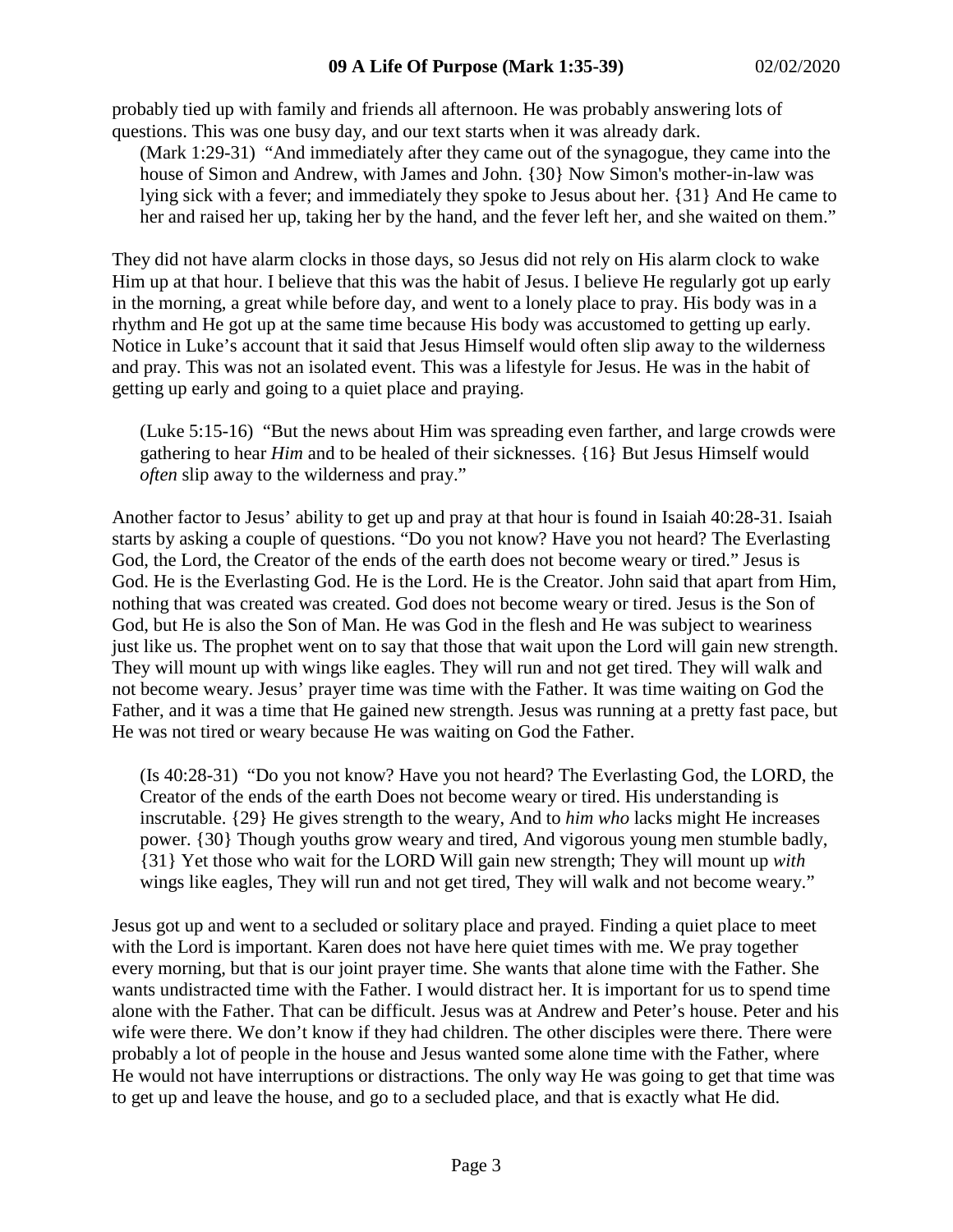What was Jesus praying about? I cannot tell you what He was praying, as our text does not explicitly tell us. But, when the disciples found Him and told Him that everyone was looking for Him, He said, "Let us go somewhere else to the towns nearby, so that I may preach there also; for that is what I came for." I think that this is what Jesus was praying about. He was praying about His next steps. He was praying about preaching about the kingdom. He was praying for the cities and places that He would be ministering in. Then, Mark said that "And He went into their synagogues throughout all Galilee, preaching and casting out the demons." He did the things that He had been praying about. Jesus said that out of the mouth comes that which lies within the heart? What was on Jesus' heart? Fulfilling the purposes for which He had been sent.

I want to take a minute to look at something else. In Luke 11 and Matthew 6, we are given the Lord's Prayer. This was not something to memorize and pray or sing. There is nothing wrong with any of those things. In fact, it would be a good passage to memorize, meditate on, pray, sing, and apply in your life. However, I believe the Lord's Prayer is really the Model Prayer. Jesus gave us a prayer model to emulate. I am not going to take the time to go in depth. Years ago I did a six-week series on the Lord's Prayer, and did a separate message on each point of the prayer. But, I do want to take just a minute to go through it and give some examples. I will use Matthew's rendering this morning. Before I get to Matthew's account, I want to read Luke's preface.

(Luke 11:1) "It happened that while Jesus was praying in a certain place, after He had finished, one of His disciples said to Him, 'Lord, teach us to pray just as John also taught his disciples."

The disciples had been observing Jesus praying. They had seen the results of His prayers. They knew that there was a connection between the activity of the Holy Spirit and His prayer life, and they wanted to learn more. So, they asked Jesus to teach them to pray. So let's now go over to Matthew 6:9 and look at His prayer model.

(Matt 6:9-13) "Pray, then, in this way: 'Our Father who is in heaven, Hallowed be Your name. {10} 'Your kingdom come. Your will be done, On earth as it is in heaven. {11} 'Give us this day our daily bread. {12} 'And forgive us our debts, as we also have forgiven our debtors. {13} 'And do not lead us into temptation, but deliver us from evil. [For Yours is the kingdom and the power and the glory forever. Amen.']"

Jesus said to begin with addressing our prayers to the Father and to hallow His name. To hallow means to make holy, sanctify, or to consecrate. We hallow His name by giving thanks and praises to Him. In the morning, Karen and I spend a large part of our time just giving thanks and praises to the Lord. Many times I will have a theme in our time of hallowing His name. We might thank Him for being our Shepherd. We will thank Him for leading us and feeding us. We will thank Him for watching over us. We will thank Him for letting us hear His voice. We will thank Him for leading us by still waters and making us lie down in green pastures. We will thank Him for His rod and staff. We will praise Him for being the good Shepherd that laid His life down for us. We may use some names like Jehovah Rohi, which means the Lord God our Shepherd. We may praise Him for being our Chief Shepherd (1 Peter 5:4). We begin our prayers with thanksgivings and praise. That is also what Psalm 100:4 instructs us to do. We are to enter His gates with thanksgiving and His courts with praise.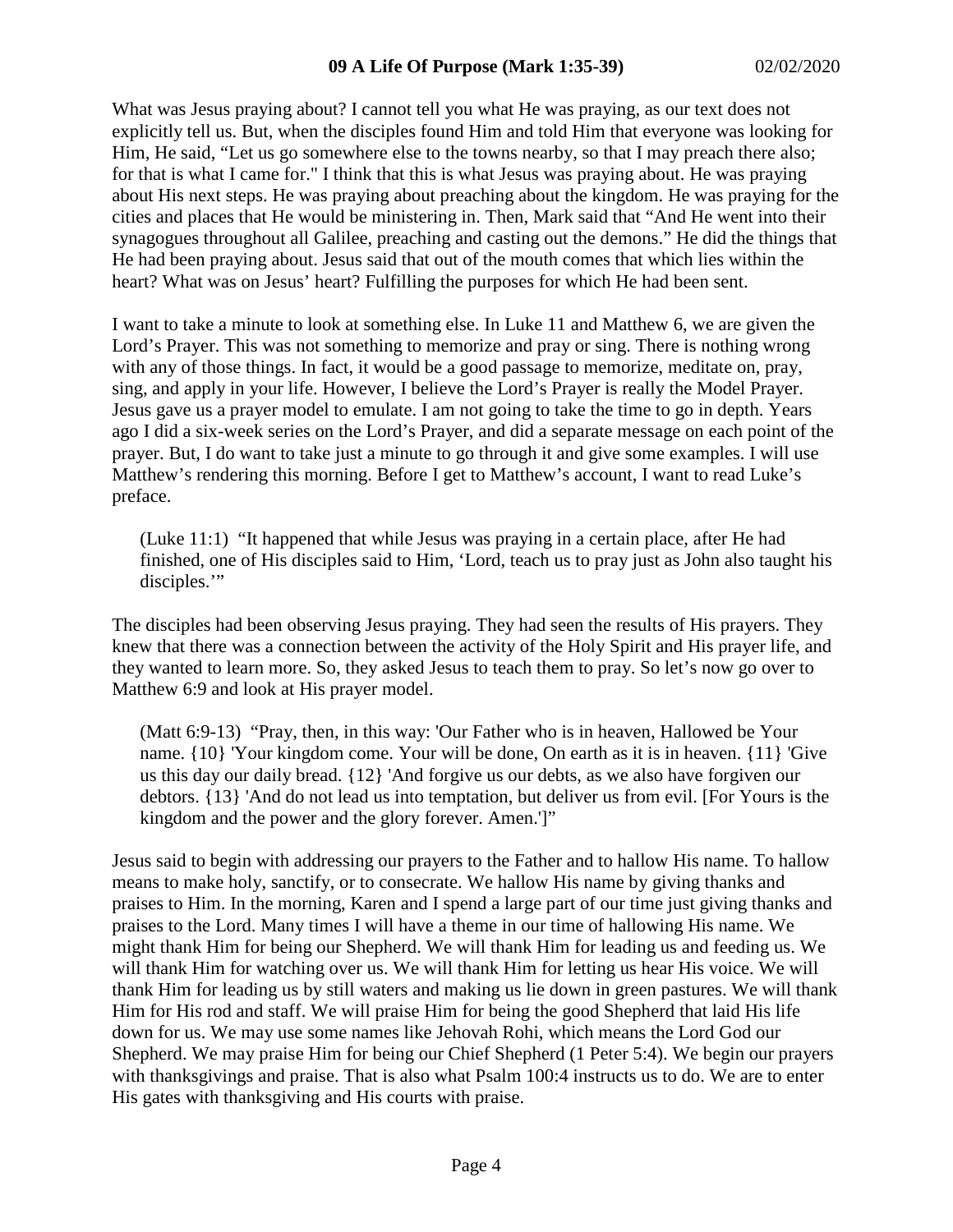(Ps 100:4) "Enter His gates with thanksgiving *And* His courts with praise. Give thanks to Him, bless His name."

The next area of the Lord's Prayer is to pray for His kingdom to come and His will to be done. I believe that Jesus was praying just that when the disciples found Him. He was praying about preaching the kingdom of God to all those other cities. Jesus was constantly praying for the Father's will to be done. Even when He was about to be arrested and crucified, Jesus prayed, "Father, if You are willing, remove this cup from Me, yet not My will, but Yours be done." He had asked the disciples to pray with Him, but they kept falling asleep. After the second time, He again prayed the same thing, "My Father, if this cannot pass away unless I drink it, Your will be done." Jesus was praying for God's will to be done. We should pray likewise.

(Matt 26:39-42) "And He went a little beyond *them,* and fell on His face and prayed, saying, "My Father, if it is possible, let this cup pass from Me; yet not as I will, but as You will…. {42} He went away again a second time and prayed, saying, "My Father, if this cannot pass away unless I drink it, Your will be done."

The next area is to pray about our daily bread. Karen and I pray for God's provision in our lives. We also recognize that man does not live by bread alone, but by every word that proceeds from the mouth of God, so we also pray for God to give us spiritual bread. We ask Him to feed our souls and to transform us with His word. We also thank God for His faithful provision.

The next area is to pray for forgiveness. Karen and I do not spend much time praying this together. When I miss the mark, I ask God to forgive me. When others sin against me, I forgive them. I don't wait for our prayer time together to do those things. I pray about these things as they come up. We are to forgive those that trespass or sin against us. We are also to ask God to forgive us for our sins. Again, we should ask God immediately to forgive us for our sins. God wants a zero balance on our ledger with Him and with others. We must ask for forgiveness and we should give forgiveness to others.

The next area of the Lord's prayer is to pray that we do not enter into temptation and for God to deliver us from evil. When Jesus was in the garden praying right before His address, He took His disciples with Him to pray. He gave them instructions about what to pray. Jesus knew what was going to happen. He knew that Peter would deny Him three times before a rooster crowed. He knew that they were going to be tempted, and so He told them to pray that they would not enter into temptation. He went away to pray and when He came back, He found them sleeping, rather than praying that they would not enter into temptation. He asked them, "Why are you sleeping? Get up and pray that you may not enter into temptation." I am sure that the Lord, who had been tempted in all things and was without sin, knew how important it was for them to pray that they would not enter into temptation. Jesus prayed it for Himself. He taught the disciples to pray that they would not enter into temptation. In the model prayer, He teaches us that we should pray that we will not enter into temptation, and that we should depart from evil.

(Luke 22:40-46) "When He arrived at the place, He said to them, "Pray that you may not enter into temptation…. {45} When He rose from prayer, He came to the disciples and found them sleeping from sorrow, {46} and said to them, "Why are you sleeping? Get up and pray that you may not enter into temptation."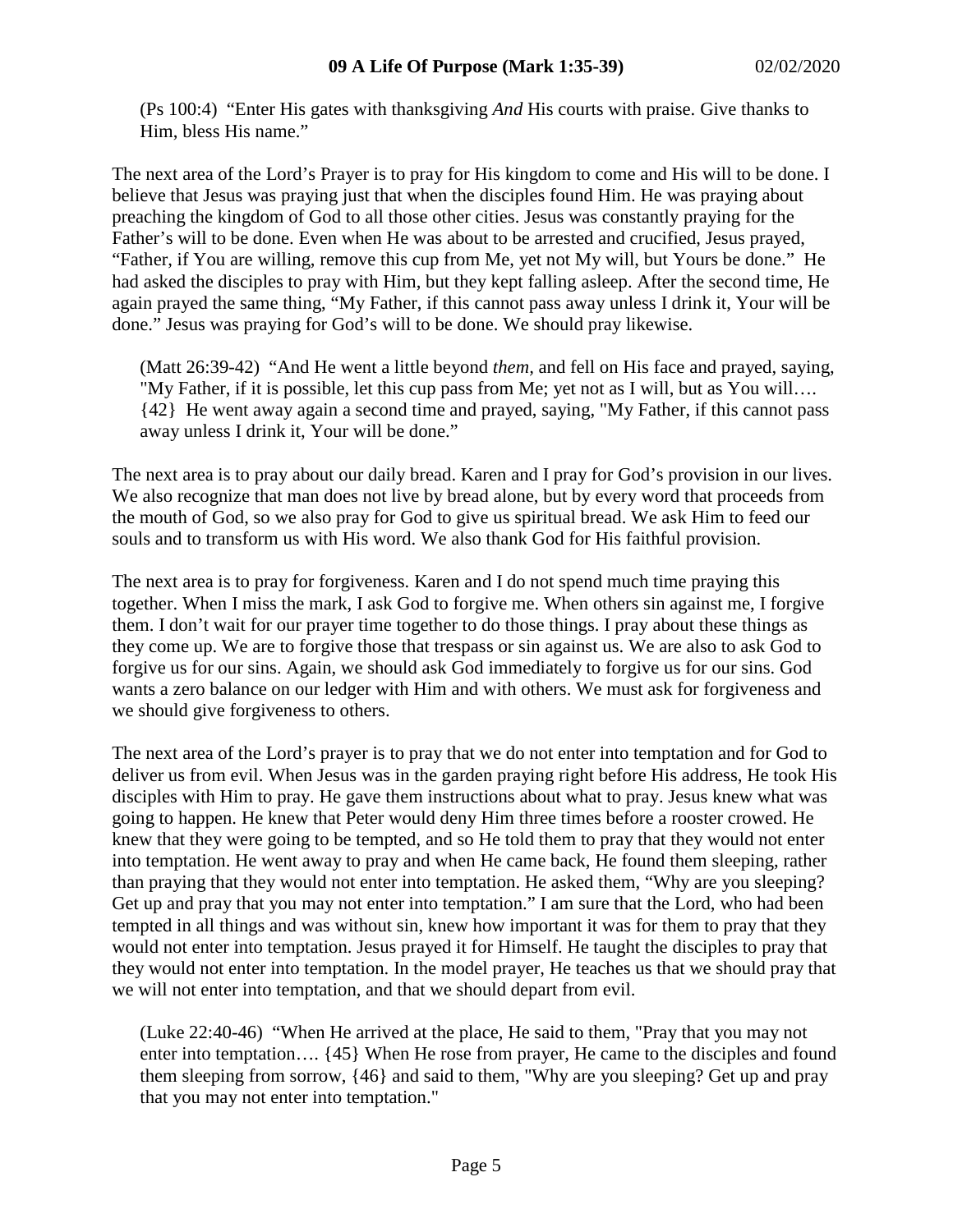Jesus began the model prayer with praise and He ends His prayer with praise. He said, "For Yours is the kingdom and the power and the glory forever. Amen." We want everything that we do to glorify God. We want His kingdom and His power to rule and to reign.

(Matt 6:13) "And do not lead us into temptation, but deliver us from evil. [For Yours is the kingdom and the power and the glory forever. Amen."]

### **2. Jesus Was Purposeful In His Ministry**

As soon as the disciples found Jesus, He said, "Let us go somewhere else to the towns nearby, so that I may preach there also; for that is what I came for." Then, Jesus did exactly that. He went into their synagogues throughout all Galilee, preaching and casting out the demons. Jesus knew what He had come for and He kept His eyes focused on what the Father had asked Him to do. He lived a life of purpose.

(Mark 1:38-39) "He said to them, "Let us go somewhere else to the towns nearby, so that I may preach there also; for that is what I came for." {39} And He went into their synagogues throughout all Galilee, preaching and casting out the demons."

## **Conclusion and Applications**

In Genesis 1-2, we have the account of God creating the heavens and the earth. We found that there were four purposes for us. There are four R's for the four purposes God has for us. First, He created us in His image because He wanted to Relate to us. Second, He told us to Reproduce. We are to multiply and fill the earth. Third, we are to Represent Him. Fourth, we are to Rule over the earth. Now, I want to look at Jesus' ministry and see how it lines up with God's purposes for us.

Jesus got up early in the morning so that He could Relate to the Father. He was in constant communication with Him. Notice what John wrote in John 5:19-20. Jesus said He only did what He saw the Father doing. Jesus said that the Father loves the Son and shows Him all things that He Himself is doing. He and the Father had a great relationship and they communicated with One another. He wants to do the same thing with us, and one of the chief ways that we communicate is through prayers. Our prayer times should have time for us to listen. It should not be a one-way communication. Good relationships take time together and good two-way communication.

(John 5:19-20) "Therefore Jesus answered and was saying to them, "Truly, truly, I say to you, the Son can do nothing of Himself, unless *it is* something He sees the Father doing; for whatever the Father does, these things the Son also does in like manner. {20} For the Father loves the Son, and shows Him all things that He Himself is doing; and *the Father* will show Him greater works than these, so that you will marvel."

The second purpose was to Reproduce and fill the earth. We just finished looking at Jesus beginning to gather His disciples. He called them to follow Him and He would make them fishers of men. He was Reproducing Himself by preaching the gospel and making disciples. He was also teaching them to be fruitful. Jesus' ministry was purposeful in that He Reproduced.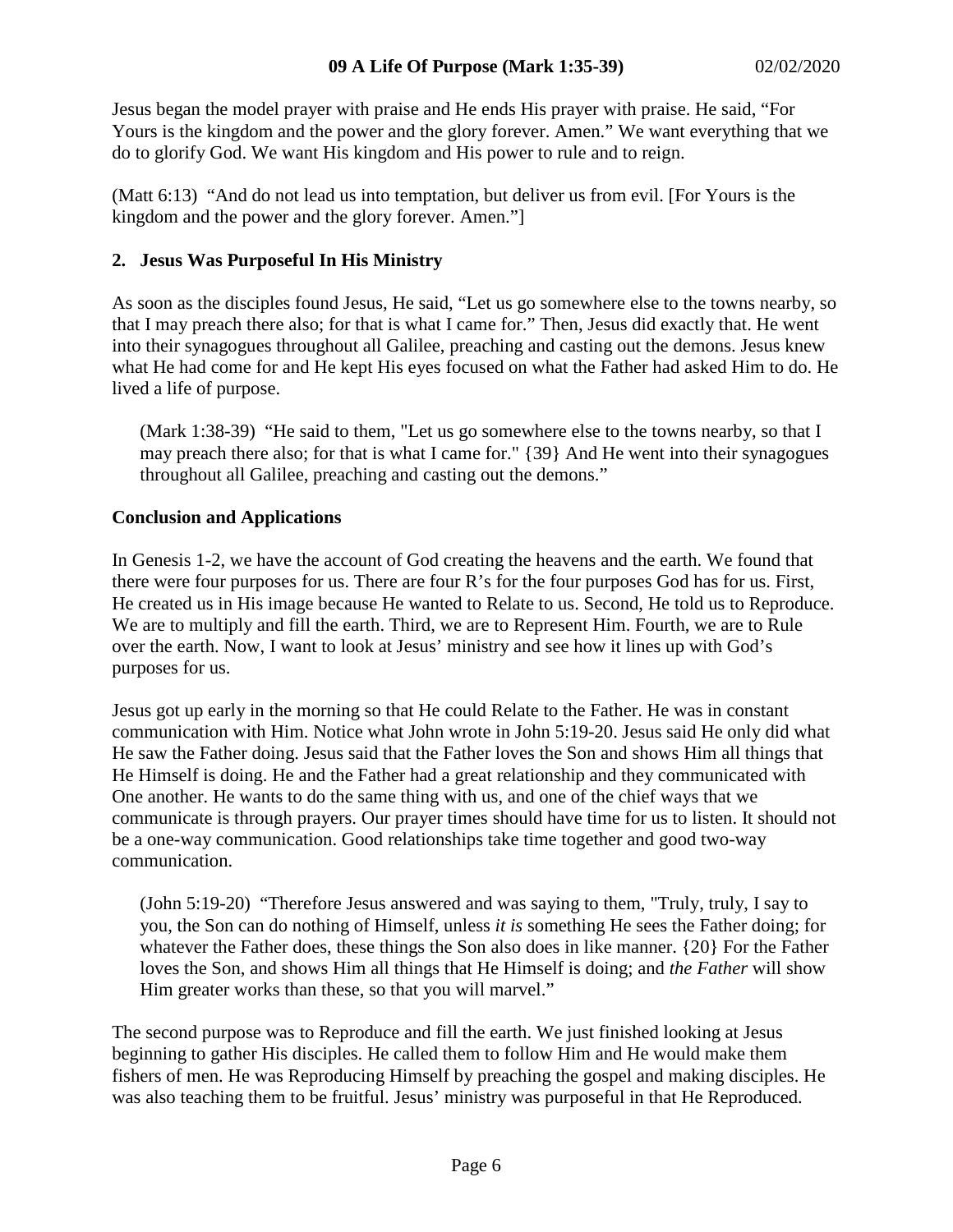The third purpose was to Represent Him. We are to be His ambassadors. We were made in His image for a reason. We are to Represent Him. In John 14:7-9, Jesus said, If you had known Me, you have known My Father also; from now on you know Him and have seen Him….He who has seen Me has seen the Father." Jesus was the perfect Representation of the Father.

(John 14:7-9) "If you had known Me, you would have known My Father also; from now on you know Him, and have seen Him." {8} Philip \*said to Him, "Lord, show us the Father, and it is enough for us." {9} Jesus said to him, "Have I been so long with you, and *yet* you have not come to know Me, Philip? He who has seen Me has seen the Father; how *can* you say, 'Show us the Father'?"

The fourth purpose was to Rule. Notice what Jesus was preaching. The kingdom of God is at hand. What is the kingdom of God? The kingdom of God is the rule and reign of God. Jesus was bringing about the rule and reign of God here on earth. We also saw what Jesus prayed in the model prayer, "Thy kingdom come, Thy will be done, on earth as it is in heaven. Jesus is the perfect model of living a life with purpose.

How are you doing in living for God's purpose? Are you spending time in prayer, relating to Him? Are you listening to Him tell you and show you what He is doing? Are you spending time in His word, and allowing it to perform its transforming work in our lives. If we are going to Represent Him, we must be transformed by the renewing of our minds. Our quiet times are the right time to get into His word and let His word get into us.

Are you Reproducing? Are you making disciples? Are you investing and pouring out your life into those around you? Are you bringing about God's rule here on earth? Are you preaching the kingdom of God? Are you telling people the kingdom of God is at hand, repent and believe the gospel? Are you praying for His kingdom to come and His will to be done here on earth?

Jesus lived His life with purpose. He was purposeful in His prayer life and He was purposeful in His ministry. Jesus wants us to live our lives with purpose. Spending time in God's word and in prayer is a key part of living a life of purpose.

Perhaps this morning you have never received Christ into your life. The kingdom of God is at hand. I encourage you to receive Christ this morning if you have not done that. Simply tell God in prayer that you believe that He is the Son of God and that He came and died for our sins and rose from the dead. Ask Him to forgive you of your sins and to come into your life as your Lord and Savior. It is that simple. I encourage you to start this wonderful journey with Christ today.